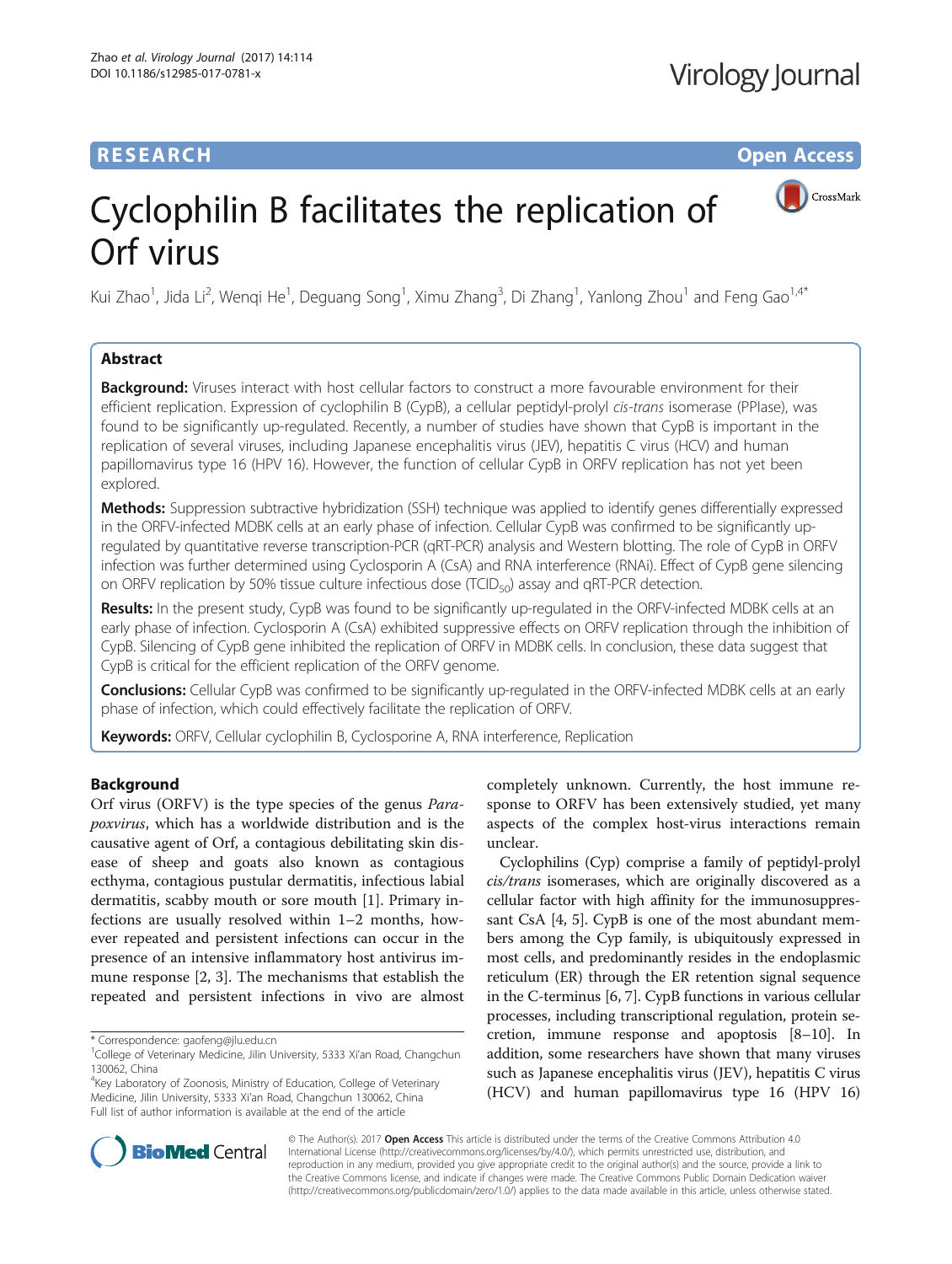require CypB for their replication [[11](#page-10-0)–[13\]](#page-10-0). However, there has been no report on the involvement of CypB in the replication of ORFV.

In the present study, CypB was found to be significantly up-regulated in the ORFV-infected MDBK cells at an early phase of infection. However, the function of cellular CypB in ORFV replication has not yet been explored. Sequently, we investigated the role of CypB in the replication of ORFV in MDBK cells. Cyclosporin A (CsA) exhibited suppressive effects on ORFV replication through the inhibition of CypB. Silencing of CypB gene inhibited the replication of ORFV in MDBK cells. In conclusion, these data suggest that CypB is critical for the efficient replication of the ORFV genome.

## Methods

## Cells and virus

The Madin―Darby bovine kidney (MDBK) cells were maintained in minimal essential medium (MEM) (GIBCO, Invitrogen), supplemented with 10% fetal bovine serum (FBS) and penicillin (100 U/mL); streptomycin (100 mg/ mL); and nystatin (20 mg/mL). The Orf virus used in this study (ORFV-Jilin) was isolated using MDBK cells from scab specimens collected from skin lesions of a 6-weekold small-tailed Han sheep afflicted with orf in November 2008 in the Jilin province of China [[14\]](#page-10-0).

#### Antibodies and reagents

The antibodies used in this study were anti-Cyclophilin B polyconal rabbit antibody (Abcam), PE-Cy5 conjugated rabbit anti-Cyclophilin B antibody (Bioss), anti-β-actin (Proteintech), Peroxidase-conjugated Affinipure Goat Anti-Mouse IgG (Proteintech) and Peroxidase-conjugated Affinipure Goat Anti-Rabbit IgG (Proteintech). CsA were purchased from Sigma. PolyATtract® mRNA Isolation Systems was purchased from Promega. PCR-Select™ cDNA Subtraction Kit and Advantage cDNA PCR Kit & Polymerase Mix were obtained from Clontech. X-treme GENE HP DNA Transfection Reagent and X-treme GENE siRNA Transfection Reagent were purchased from Roche.

#### Virus infection

MDBK cells have been reported to be least partially permissive for ORFV replication [[14\]](#page-10-0). A confluent monolayer of MDBK cells cultured in  $75$ -cm<sup>2</sup> flasks were adsorbed with ORFV-Jilin (multiplicity of infection  $[MOI] = 3$  for 2 h at 37 °C. After adsorption, unbound virus was removed by gentle washing with serum-free medium followed by the addition of fresh medium and further incubation at 37 °C. At 2 h after further incubation, ORFV transcripts were detected in MDBK cells infected with ORFV-Jilin. Thus, the starting point of early phase of ORFV infection was determined for 4 h. The cultures of incubated cells were harvested at 4 h post infection, and cell lysates were collected. Normal cell controls were collected in a similar manner. All samples were frozen in liquid nitrogen and stored at −80 °C until SSH library construction.

## Construction and screening of Suppression subtractive hybridization (SSH) library

Total RNA was isolated from both mock- and ORFVinoculated cell lysates using RNAiso Plus (Takara, Dalian, China) according to the manufacturer's instructions. The quality of total RNA were determined by ultraviolet spectrophotometry (260 and 280 nm) and 1% agarose/ ethidium bromide (EtBr) gel electrophoresis. Messenger RNA (mRNA) was isolated from total RNA using Poly-ATtract® mRNA Isolation Systems (Promega) according to the manufacturer's instructions. The purified mRNA was treated with 1 mL of 75% ethanol and 0.1 volume of 3 mol/L NaOAc and used as the starting material to construct the SSH cDNA library. PCR select cDNA subtraction was conducted using PCR-Select™ cDNA Subtraction Kit (Clontech, USA) with 2 μg of mRNA for each sample as starting material according to the manufacturer's instructions. Subtraction hybridization was conducted to perform subtraction in both forward and reverse directions. After two rounds of hybridization, PCR was conducted to selectively amplify cDNAs differentially expressed between ORFV-inoculated and normal MDBK cells. Each PCR amplification described below was conducted using a thermal cycler MyCycler (Bio-Rad) in a total volume of 25  $\mu$ L with 1  $\mu$ L template DNA, 0.5 U of 50 × Advantage cDNA polymerase (Clontech, USA), 200 μM of each dNTP, and forward and reverse primers  $(1 \mu M$  each). The cDNA fragments for subtracted secondary PCR products were inserted into the pMD18-T vector (TaKaRa, Dalian, China) with T4 DNA ligase and transformed into DH5a Escherichia coli cells. The clones with recombinant plasmid were identified by the LB-ampicillin/IPTG/X-Gal medium colony screening. Recombinant white clones were selected randomly and amplified by PCR using the M13 primer to construct the corresponding SSH cDNA library. The clones that yielded a single PCR product were selected for the next analysis.

## qRT-PCR analysis of CypB expression in ORFV-infected MDBK cells

Among the differentially expressed genes obtained by SSH technique, CypB was found to be significantly upregulated in the ORFV-infected MDBK cells at an early phase of infection. The qRT-PCR method based on the CypB gene was applied to determine the mRNA expression level of CypB in MDBK cells infected with ORFV-Jilin (MOI = 3) for 0 h, 2 h, 4 h, 8 h, 12 h, 18 h and 24 h. The primer sets used in the study were specific for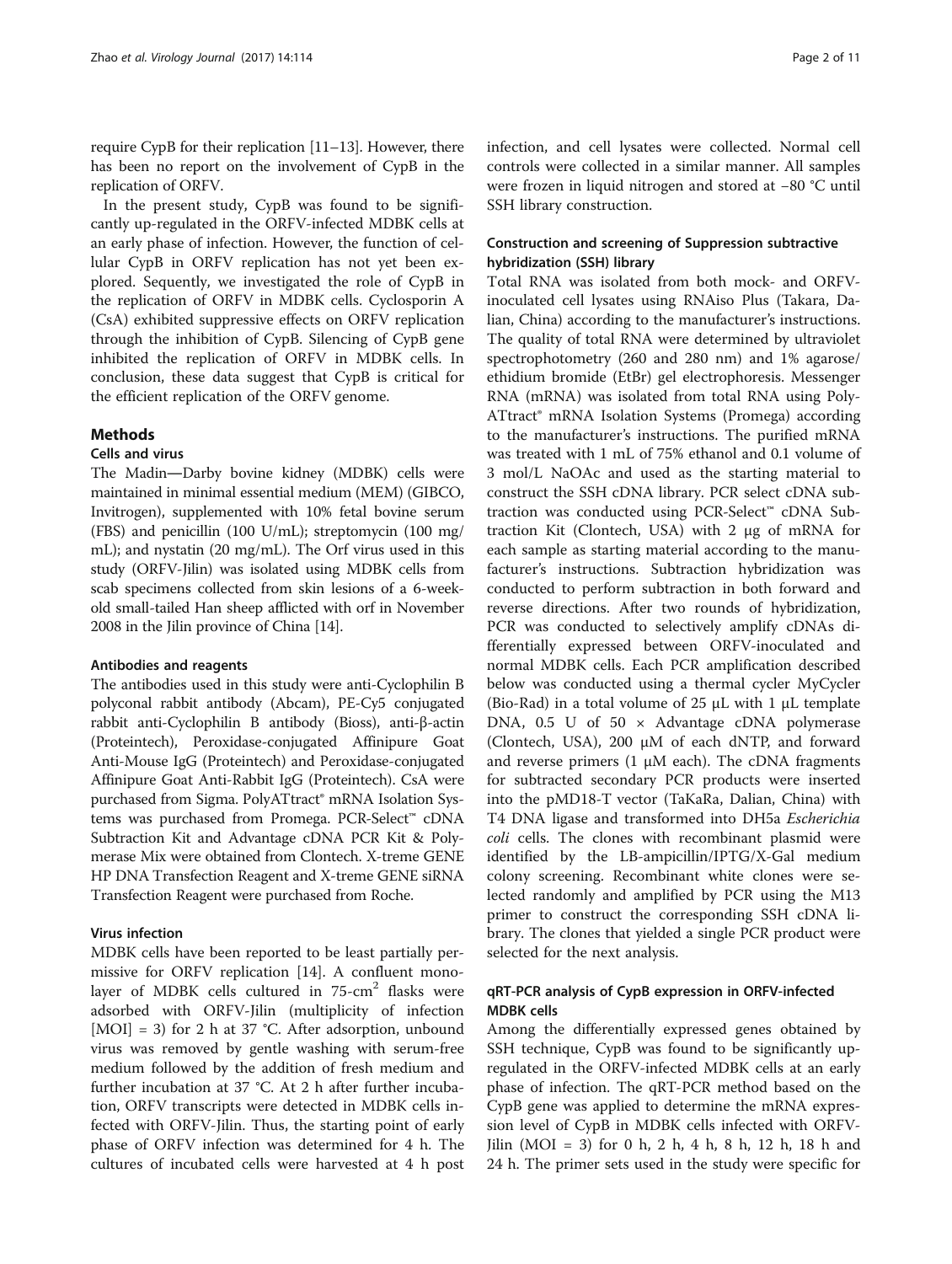CypB (forward primer 5′-GAGACGGCACTGGAGG-TAAG-3′; reverse primer 5′-TCGTGATGAAGAACT GGGAG-3′). Briefly, total RNA was isolated from both mock- and ORFV-inoculated cell lysates using RNAiso Plus (Takara, Dalian, China) according to the manufacturer's instructions. Then, 200 ng of each RNA sample was used in a Oligo (dT) cDNA synthesis. The qPCRs for CypB gene were performed in 20 μL of reaction mixture containing 10 μL SYBR Premix ExTaq (Takara, Dalian, China), 0.2 μM of each oligonucleotide primer, 100 ng of each cDNA sample, and 7.2 μL ddH<sub>2</sub>O. Each sample was repeated three times. Fluorescent signals were analyzed by an ABI PRISM 7000 (Applied Biosystems, Tokyo, Japan). Data were statistically analyzed by Student's t-test using GraphPad Prism 6 software.

## Western blotting analysis of CypB expression in ORFVinfected MDBK cells

The MDBK cells at hours 0, 2, 4, 8, 12, 18 and 24 post infection were washed thoroughly and lysed in cell lysis buffer (20 mM Tris [pH 7.5], 150 mM NaCl, 1% Triton X-100, sodium pyrophosphate, β-glycerophosphate, EDTA, Na3VO4, leupeptin). The lysates were briefly sonicated and cleared by centrifugation for 5 min at 12,000 g at 4 ° C. The lysates were further denatured by incubation for 10 min at 95 °C in sample buffer (2% SDS, 10% glycerol, 50 mM Tris [pH 6.8], 5% β-mercaptoethanol, 0.01% bromophenol blue). The samples were then subjected to sodium dodecyl sulfate-polyacrylamide gel electrophoresis (SDS-PAGE) and transferred to polyvinylidene fluoride membranes (Millipore, Bedford, MA). After incubation in blocking buffer (5% nonfat milk powder in PBS) for 1 h at room temperature, the membrane was reacted with anti-Cyclophilin B antibody (1:1000) overnight at 4 °C and HRP-conjugated secondary antibodies (1:3000) for 1 h at 37 °C. The antibody-antigen complex was visualized by enhanced chemiluminescence (ECL) (Thermo Fisher Scientific).

#### Anti-ORFV activity of CsA in vitro detected by MTT assay

MTT assay used for measuring cell survival and proliferation was performed in order to determine the effect of CsA on the inhibitory ratio of ORFV. Briefly, a confluent monolayer of MDBK cells grown on 96-well plates were inocubated with ORFV-Jilin (MOI = 0.1) and incubated in a  $CO_2$  incubator with a 5%  $CO_2$  atmosphere. After 2 h of adsorption, the maintenance medium containing various concentrations of CsA (0.05, 0.1, 0.2, 0.4, 0.8, 1.6, 3.2 μg/ mL) was added after removing the virus inoculum. At 24 h after drug action, 100 μL MTT (tetrazolium salt 3-[4,5-dimethylthiazol-2-yl]-2,5-diphenyltetrazolium bromide) were added to each well and kept in a dark environment for 4 h at 37 °C. Then, MTT was aspirated and 100  $\mu$ L well<sup>-1</sup> of DMSO (Merck, Darmstad, Germany) was added to each well. Subsequently, the absorbance value at a wavelength of 570 nm was measured using a UV–visible spectrophotometer (LPB Pharmacia, Bromma, Sweden) for the calculating the inhibitory rate of CsA on ORFV proliferation. The untreated cell cultures were cultured under the same conditions. Data were statistically analyzed by one-way ANOVA followed by Fisher's least significant difference (LSD) test using GraphPad Prism 6 software.

#### CypB gene silencing by siRNA

Based on the sequences of CypB, two pairs of siRNAs, CypB-specific siRNA and negative siRNA control (scrambled siRNA) were designed and synthesized by Shanghai GenePharma Co., Ltd. The sequences are shown in Table 1. The cells were grown on 12-well plates and incubated in a  $CO<sub>2</sub>$  incubator with a 5%  $CO<sub>2</sub>$ atmosphere. Approximately 50–60% confluent, the cells were transfected with 35 nM siRNA by using XtremeGENE siRNA transfection reagent (Roche, USA) according to the manufacturer's protocol. The transfected cells were then washed with MEM without serum and incubated in MEM supplemented with 2% fetal bovine serum. Untransfected MDBK cells were used as a control. Typical siRNA transfection efficiency was found to be 83% for MDBK cells as monitored by fluoresceinlabeled control siRNA duplex. CypB knockdown was confirmed 48 h post siRNA transfection by qRT-PCR and Western blotting (data not shown).

# Immunofluorescence assay after siRNA knockdown of CypB

The MDBK cells were mock-transfected or transfected with CypB siRNAs or scrambled siRNAs for 48 h and subjected to immunofluorescence assay. Cells cultured on glass slides were washed gently in phosphate buffered saline (PBS), and fixed with 4% paraformaldehyde for 30 min, PBS washed (three times, each 5 min); 0.2% Triton X-100 enhanced the permeability of cell membranes for 10 min at room temperature and PBS washed; 5% skim milk incubated 1 h, PBS washed. Then cells were incubated with PE-Cy5 conjugated rabbit anti-Cyclophilin B antibody (1:500) at 4 °C over the night. Cell nuclei were stained blue with DAPI for 15 min. Finally, the samples were washed three times with PBS and observed under immunofluorescent microscope.

**Table 1** List of siRNA sequences used in this study

| Name                   | Primer Sequences (5'-3') |                       |
|------------------------|--------------------------|-----------------------|
| CypB specific siRNA    | up                       | GCAUCUACGGUGAACGCUUTT |
|                        | down                     | AAGCGUUCACCGUAGAUGCTT |
| Negative control siRNA | up                       | UUCUCCGAACGUGUCACGUTT |
|                        | down                     | ACGUGACACGUUCGGAGAATT |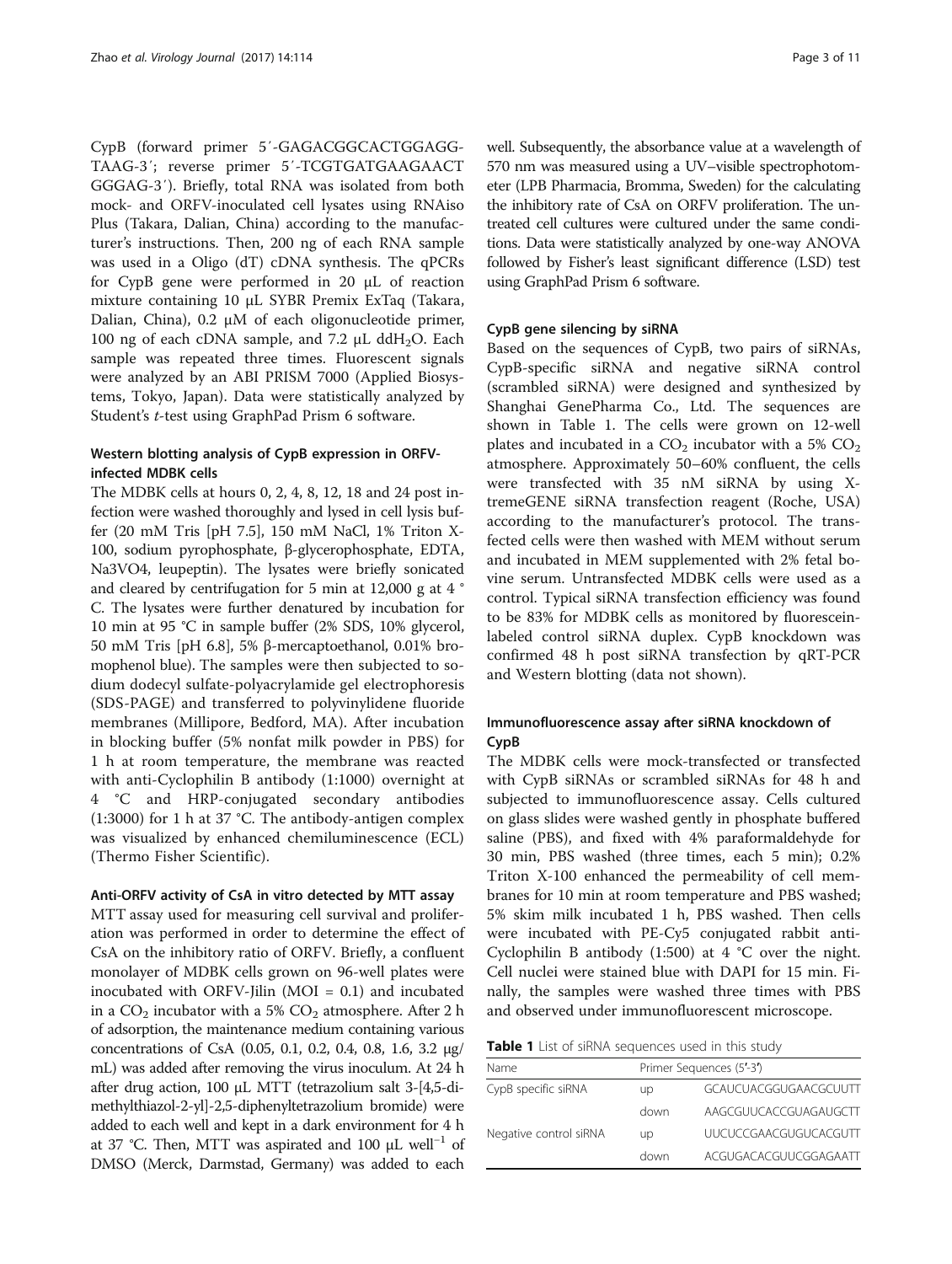#### Effect of CypB gene silencing on ORFV replication

At 48 h post siRNA transfection, the siRNA-treated cells were infected with ORFV-Jilin (MOI = 3), respectively. Viral DNA was extracted from cell cultures at 12 h, 24 h, 36 h, 48 h, 60 h and 72 h postinfection. The qPCR method based on the DNA polymerase gene of ORFV was applied to determine the viral DNA copy number. The qPCR assay was performed as described previously [[15\]](#page-10-0). Furthermore, viral yields were quantitated in the siRNA-treated cells by the 50% tissue culture infectious dose (TCID $_{50}$ ) method. Briefly, the siRNA-treated cells were infected with 100  $TCID_{50}$  (10<sup>6.5</sup>) of ORFV, and the infection was allowed to proceed for the indicated time periods. Untransfected MDBK cells were used as a control. Data were statistically analyzed by one-way ANOVA followed by Fisher's LSD test using GraphPad Prism 6 software.

#### Statistical analysis

Statistical analysis was carried out using GraphPad Prism v6.0 (GraphPad Software, La Jolla, CA). Student's t-test and one-way ANOVA followed by Fisher's LSD test were used for comparisons of two and multiple groups, respectively. Data were expressed as the means with error bars depicting  $\pm$  SEM, and differences were considered statistically significant at \*  $P$  < 0.05, \*\*  $P < 0.01$ , \*\*\*  $P < 0.001$ .

#### Results

## CypB was found to be significantly up-regulated in the ORFV-infected MDBK cells by SSH technique

In order to explore host genes inovolved in the process of ORFV invasion, the differentially expressed genes from ORFV-infected MDBK cells at an early phase of infection were identified using SSH technique. A total of 81 expressed sequence tags (ESTs) were obtained from the SSH libraries by sequencing and alignment. Among of all the ESTs, 60 ESTs came from the forward SSH library and 21 ESTs came from the reverse SSH library. BLAST analysis against the Genbank database revealed that 79 ESTs showed significantly homology to known genes. Of those, all the ESTs showed significantly homology with Bos Taurus related sequences (Tables [2](#page-4-0) and [3](#page-6-0)). CypB as an important member of cyclophilins family, was found to be significantly up-regulated in the ORFVinfected MDBK cells at an early phase of infection.

## Verification of the mRNA expression levels of CypB gene by qRT-PCR

We further verified the mRNA expression levels of CypB gene by qRT-PCR (Fig. [1a](#page-7-0)). CypB was confirmed by qRT-PCR as differentially expressed. The transcript levels of CypB was overexpressed in MDBK cells infected with ORFV-Jilin compared with mock-infected MDBK cells (Fig. [1b\)](#page-7-0), with CypB mRNA levels  $10^6$ -fold higher in ORFV-infected MDBK cells at 4 h post infection than in the corresponding mock-infected MDBK cells.

# Verification of the protein expression levels of CypB by Western blotting

The expression of CypB gene was confirmed by Western blotting using β-actin as an internal control. Western blot analysis showed increased expression in the ORFVinfected MDBK cells, especially at 4 h post infection (Fig. [2\)](#page-7-0). The results were consistent with those obtained from qRT-PCR. These findings suggested that changes in the expression of CypB gene and protein are associated with ORFV early infection.

# Inhibition effect of CsA on ORFV proliferation in MDBK cells

The inhibition of CsA on ORFV proliferation in vitro was evaluated by MTT assay. The MDBK cells infected with ORFV were exposed to increasing concentrations of CsA from 0 to 3.2 μg/mL and maximal ethanol concentration used to solubilize and dilute CsA as vehicle. As demonstrated in Fig. [3,](#page-8-0) the inhibition rate was increased in different concentrations of CsA (0.05, 0.1, 0.2, 0.4, 0.8, 1.6, 3.2 μg/mL) in comparision with the control (no treatment) and this increase was significant in 0.2 μg/mL (\*\*\*  $P < 0.001$ ). Our results showed that treatment with 0.2 μg/mL CsA could effectively inhibit the cytotoxicity induced by ORFV.

#### Examination of siRNA effect by Immunofluorescence assay

The immunofluorescence assay was performed in order to determine the inhibitory effect of CypB specific siR-NAs. As shown in Fig. [4](#page-8-0), the CypB-specific red fluorescence signals distributed in the cytoplasm of MDBK cells was found to be attenuated at 48 h post transfection. The cells transfected with scrambled siRNAs exhibited relative apparent fluorescent signals, which was similar to that in mock-transfected cells. However, no red fluorescence signals were observed in the cells transfected with CypB specific siRNAs. Nuclei were stained blue with DAPI.

#### Examination of siRNA effect by qPCR

To quantify the effect of siRNA on viral replication, the viral genome copy number was determined at 12 h, 24 h, 36 h, 48 h, 60 h and 72 h postinfection by qPCR based on the DNA polymerase gene of ORFV. The results indicated a marked reduction in the relative expression level of viral genome copies, compared to the mock group at 12 h, 24 h, 36 h, 48 h, 60 h and 72 h postinfection, when the CypB specific siRNA were used. At 48 h postinfection, the number of viral genome copies of the siRNA-treated cells was only 1 % in the ORFV-infected cells (Fig. [5a\)](#page-9-0).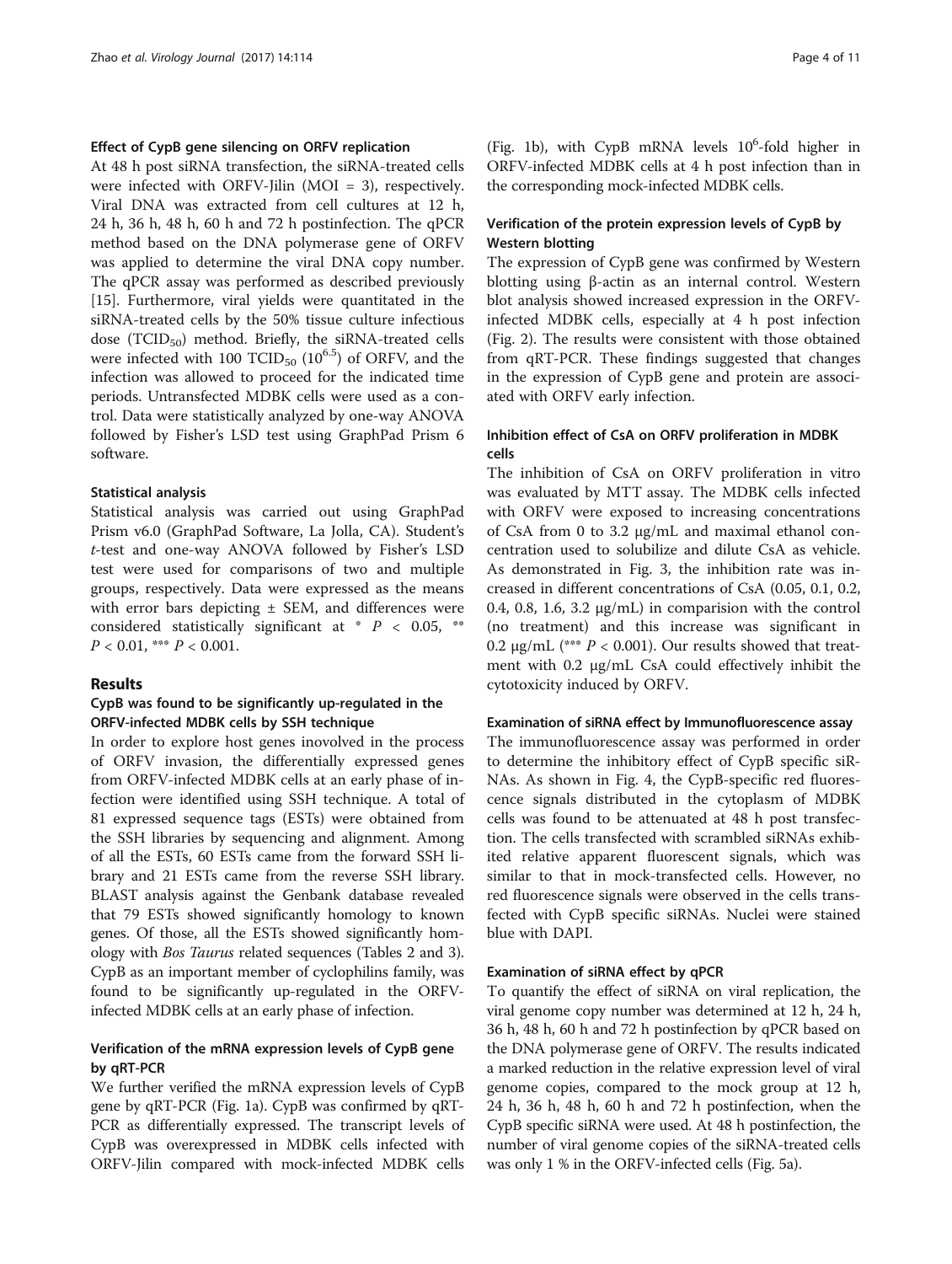| <b>EST</b><br>No. | Species       | Gene homology                                                                                                                                | Gene name            | Fold<br>upregulation |
|-------------------|---------------|----------------------------------------------------------------------------------------------------------------------------------------------|----------------------|----------------------|
| $F-1$             | Bos<br>Taurus | Bos taurus beta-actin (ACTB) mRNA                                                                                                            | <b>ACTB</b>          | 1.5                  |
| $F-2$             | Bos<br>Taurus | Bos taurus actin, gamma 1 (ACTG1), mRNA                                                                                                      | ACTG1                | 1.7                  |
| $F-3$             |               | unknown unknown                                                                                                                              | unknown              | 3.4                  |
| $F-4$             | Bos<br>Taurus | Bos taurus vacuole membrane protein 1 (VMP1), mRNA                                                                                           | VMP1                 | 3.7                  |
| $F-5$             | Bos<br>Taurus | Bos taurus ring finger protein 19B (RNF19B), mRNA                                                                                            | RNF19B               | 1.9                  |
| F-6               | Bos<br>Taurus | Bos taurus zinc finger protein 408 (ZNF408), mRNA                                                                                            | <b>ZNF408</b>        | 2.3                  |
| F-7               | Bos<br>Taurus | Bos taurus zinc finger CCCH-type containing 14 (ZC3H14),<br>transcript variant 1, mRNA                                                       | ZC3H14               | 1.5                  |
| F-8               | Bos<br>Taurus | Bos taurus ATPase, Na+/K+ transporting, beta 1 polypeptide<br>(ATP1B1), mRNA.                                                                | ATP1B1               | 3.4                  |
| F-9               | Bos<br>Taurus | Bos taurus poly-U binding splicing factor 60KDa (PUF60), mRNA.                                                                               | <b>PUF60</b>         | 2.3                  |
| F-10              |               | unknown unknown                                                                                                                              | unknown              | 2.6                  |
| F-11              | Bos<br>Taurus | Bos taurus eukaryotic translation initiation factor 3, subunit L<br>(EIF3L), mRNA                                                            | EIF3L                | 3.7                  |
| F-12              | Bos<br>Taurus | Bos taurus eukaryotic translation elongation factor 1 alpha 1<br>EEF1A1), mRNA                                                               | EEF1A1               | 3.4                  |
| F-13              | Bos<br>Taurus | Bos taurus eukaryotic translation initiation factor 5 (EIF5), mRNA                                                                           | EIF <sub>5</sub>     | 2.9                  |
| $F-14$            | Bos<br>Taurus | Bos taurus cytohesin 2 (CYTH2), mRNA                                                                                                         | CYTH <sub>2</sub>    | 1.6                  |
| $F-15$            | Bos<br>Taurus | Bos taurus transmembrane emp24 protein transport domain<br>containing 1 (TMED1), mRNA                                                        | TMED1                | 3.6                  |
| F-16              | Bos<br>Taurus | Bos taurus transmembrane protein 179B (TMEM179B), mRNA                                                                                       | TMEM179B             | 2.8                  |
| F-17              | Bos<br>Taurus | Bos taurus neuropilin 2 (NRP2), mRNA                                                                                                         | NRP <sub>2</sub>     | 2.1                  |
| F-18              | Bos<br>Taurus | Sin3A-associated protein, 18 kDa (SAP18), mRNA                                                                                               | SAP <sub>18</sub>    | 2.4                  |
| F-19              | Bos<br>Taurus | Bos taurus renin binding protein (RENBP), mRNA                                                                                               | <b>RENBP</b>         | 1.3                  |
| F-20              | Bos<br>Taurus | Bos taurus signal sequence receptor, alpha (SSR1), mRNA                                                                                      | SSR1                 | 1.9                  |
| $F-21$            | Bos<br>Taurus | Bos taurus mitogen-activated protein kinase kinase 6 (MAP2K6),<br>mRNA                                                                       | MAP2K6/MKK6          | 9.2                  |
| F-22              | Bos<br>Taurus | Bos Taurus solute carrier family 1 (neuronal/epithelial high affinity SLC1A1<br>glutamate transporter, system Xag), member 1 (SLC1A1), mRNA. |                      | 2.7                  |
| F-23              | Bos<br>Taurus | Bos taurus isolate Mcg489 mitochondrion, complete genome                                                                                     | Mcg489 mitochondrion | 2.5                  |
| F-24              | Bos<br>Taurus | Calmodulin 1 (phosphorylase kinase, delta) (CALM1), mRNA                                                                                     | CALM1                | 2.3                  |
| F-25              | Bos<br>Taurus | Bos taurus enhancer of rudimentary homolog (Drosophila)<br>(ERH), mRNA                                                                       | ERH                  | 1.7                  |
| $F-26$            | Bos<br>Taurus | Bos taurus threonyl-tRNA synthetase-like 1 (TARSL1), mRNA,<br>complete cds.                                                                  | TARSL1               | 2.1                  |
| F-27              | Bos<br>Taurus | Bos taurus threonyl-tRNA synthetase 2, mitochondrial (putative)<br>(TARS2), mRNA                                                             | TARS <sub>2</sub>    | 1.8                  |

<span id="page-4-0"></span>Table 2 Similarity between expressed sequence tags in the forward suppression subtractive hybridization library and genes in GenBank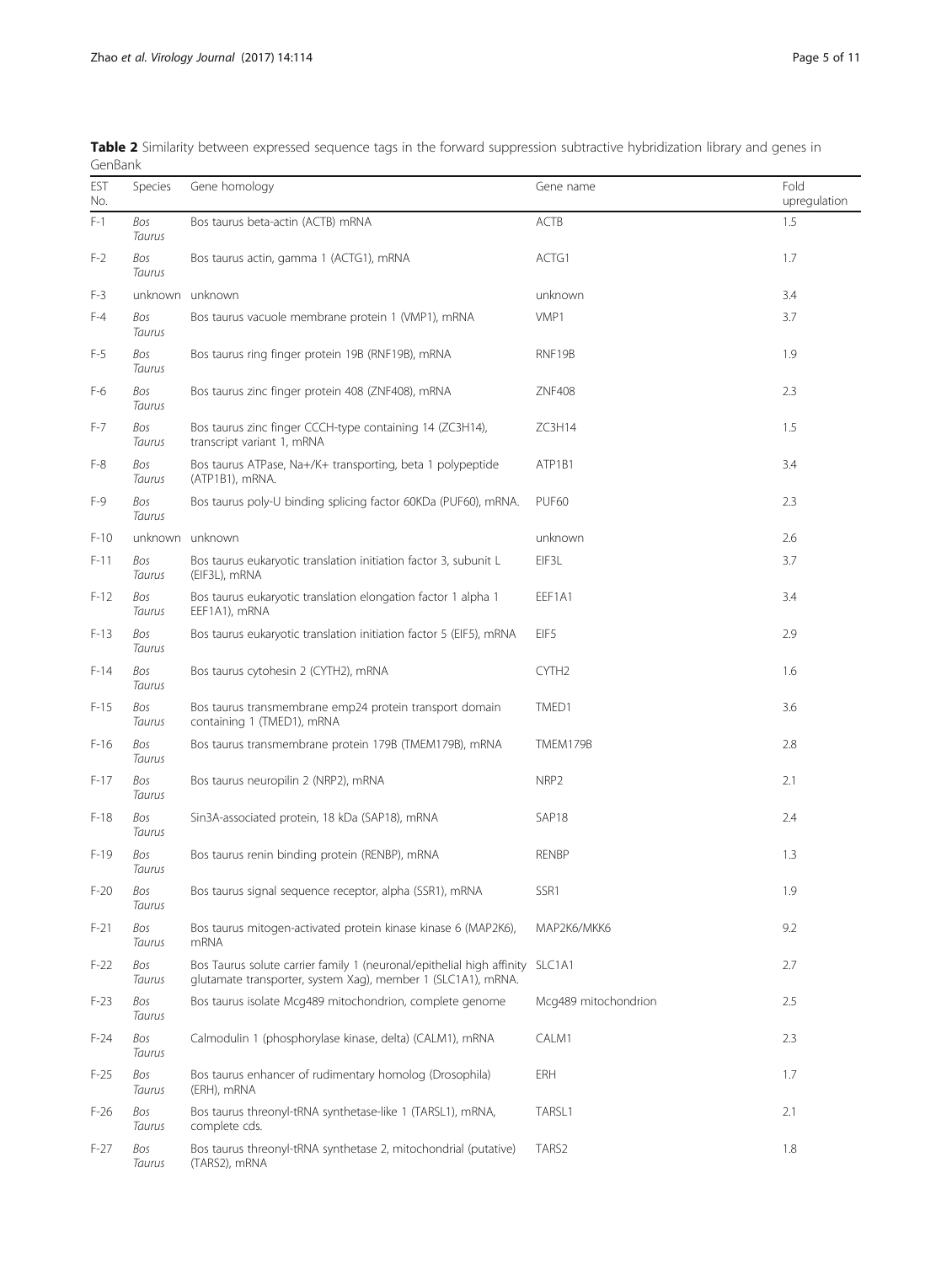| $F-28$ | Bos<br>Taurus | Bos taurus S100 calcium binding protein A2 (S100A2), mRNA                                              | S100A2                                                 | 9.7  |
|--------|---------------|--------------------------------------------------------------------------------------------------------|--------------------------------------------------------|------|
| $F-29$ | Bos<br>Taurus | Bos taurus lactate dehydrogenase B (LDHB), mRNA, complete<br>cds.                                      | LDHB                                                   | 3.5  |
| $F-30$ | Bos<br>Taurus | Bos taurus H3 histone, family 3A (H3F3A), mRNA.                                                        | H3F3A                                                  | 4.2  |
| $F-31$ | Bos<br>Taurus | Bos taurus heterogeneous nuclear ribonucleoprotein U<br>(scaffold attachment factor A) (HNRNPU), mRNA. | <b>HNRNPU</b>                                          | 2.9  |
| $F-32$ | Bos<br>Taurus | Bos taurus RAB2A, member RAS oncogene family (RAB2A),<br>mRNA.                                         | RAB <sub>2</sub> A                                     | 1.5  |
| F-33   | Bos<br>Taurus | Bos taurus alanyl-tRNA synthetase (AARS), mRNA                                                         | AARS                                                   | 1.9  |
| $F-34$ | Bos<br>Taurus | Bos taurus minichromosome maintenance complex<br>component 4 (MCM4), mRNA                              | MCM4                                                   | 2.7  |
| $F-35$ | Bos<br>Taurus | Bos taurus tubulin, beta 6, mRNA                                                                       | TUBB6                                                  | 1.3  |
| $F-36$ | Bos<br>Taurus | Bos taurus tubulin, alpha 1c (TUBA1C), mRNA                                                            | TUBA1C                                                 | 1.7  |
| $F-37$ | Bos<br>Taurus | Bos taurus tubulin, alpha 1b (TUBA1B), mRNA                                                            | TUBA1B                                                 | 1.2  |
| $F-38$ | Bos<br>Taurus | Bos taurus tropomyosin 1 (alpha) (TPM1), mRNA                                                          | TPM1                                                   | 2.0  |
| F-39   | Bos<br>Taurus | Bos taurus tropomyosin 4 (TPM4), mRNA                                                                  | TPM4                                                   | 1.5  |
| $F-40$ | Bos<br>Taurus | Bos taurus minichromosome maintenance complex<br>component 6 (MCM6), mRNA                              | MCM <sub>6</sub>                                       | 2.3  |
| $F-41$ | Bos<br>Taurus | Bos taurus chromosome 10 open reading frame, human<br>C14orf1 (C10H14orf1), mRNA.                      | C10H14orf1                                             | 2.4  |
| $F-42$ | Bos<br>Taurus | Bos taurus CLPTM1-like (CLPTM1L), mRNA                                                                 | CLPTM1L                                                | 4.3  |
| $F-43$ | Bos<br>Taurus | Bos taurus CD151 molecule (Raph blood group) (CD151), mRNA                                             | CD151                                                  | 7.6  |
| $F-44$ | Bos<br>Taurus | Bos taurus ubiquinol-cytochrome c reductase binding protein<br>(UQCRB), mRNA.                          | <b>UQCRB</b>                                           | 2.6  |
| F-45   | Bos<br>Taurus | Bos taurus low molecular mass ubiquinone-binding protein<br>mRNA, complete cds.                        | Low molecular mass ubiquinone-binding<br>protein       | 2.1  |
| $F-46$ | Bos<br>Taurus | Bos taurus dynein, cytoplasmic 1, light intermediate chain 1<br>(DYNC1LI1), mRNA                       | DYNC1LI1                                               | 3.5  |
| F-47   | Bos<br>Taurus | Bos taurus glucose-6-phosphate isomerase (GPI), mRNA                                                   | GPI                                                    | 2.9  |
| F-48   | Bos<br>Taurus | Bos taurus galactosidase, beta 1 (GLB1), mRNA                                                          | GLB1                                                   | 2.4  |
| $F-49$ | Bos<br>Taurus | Bos taurus proteasome (prosome, macropain) activator<br>subunit 1 (PA28 alpha) (PSME1), mRNA.          | PSME1                                                  | 1.3  |
| $F-50$ | Bos<br>Taurus | Bos taurus peptidylprolyl isomerase B (cyclophilin B) (PPIB),<br>mRNA                                  | PPIB                                                   | 10.2 |
| F-51   | Bos<br>Taurus | Bos taurus peroxiredoxin 2 (PRDX2), mRNA.                                                              | PRDX2                                                  | 3.4  |
| $F-52$ | Bos<br>Taurus | Bos taurus proteolipid protein 2 (colonic epithelium-enriched)<br>(PLP2), mRNA.                        | PLP <sub>2</sub>                                       | 3.7  |
| $F-53$ | Bos<br>Taurus | Bos taurus voucher proven bull 27,223 mitochondrion,<br>complete genome.                               | Bos taurus voucher proven bull 27,223<br>mitochondrion | 2.1  |
| $F-54$ | Bos<br>Taurus | Bos taurus Fas-activated serine/threonine kinase (FASTK), mRNA.                                        | <b>FASTK</b>                                           | 4.6  |

Table 2 Similarity between expressed sequence tags in the forward suppression subtractive hybridization library and genes in GenBank (Continued)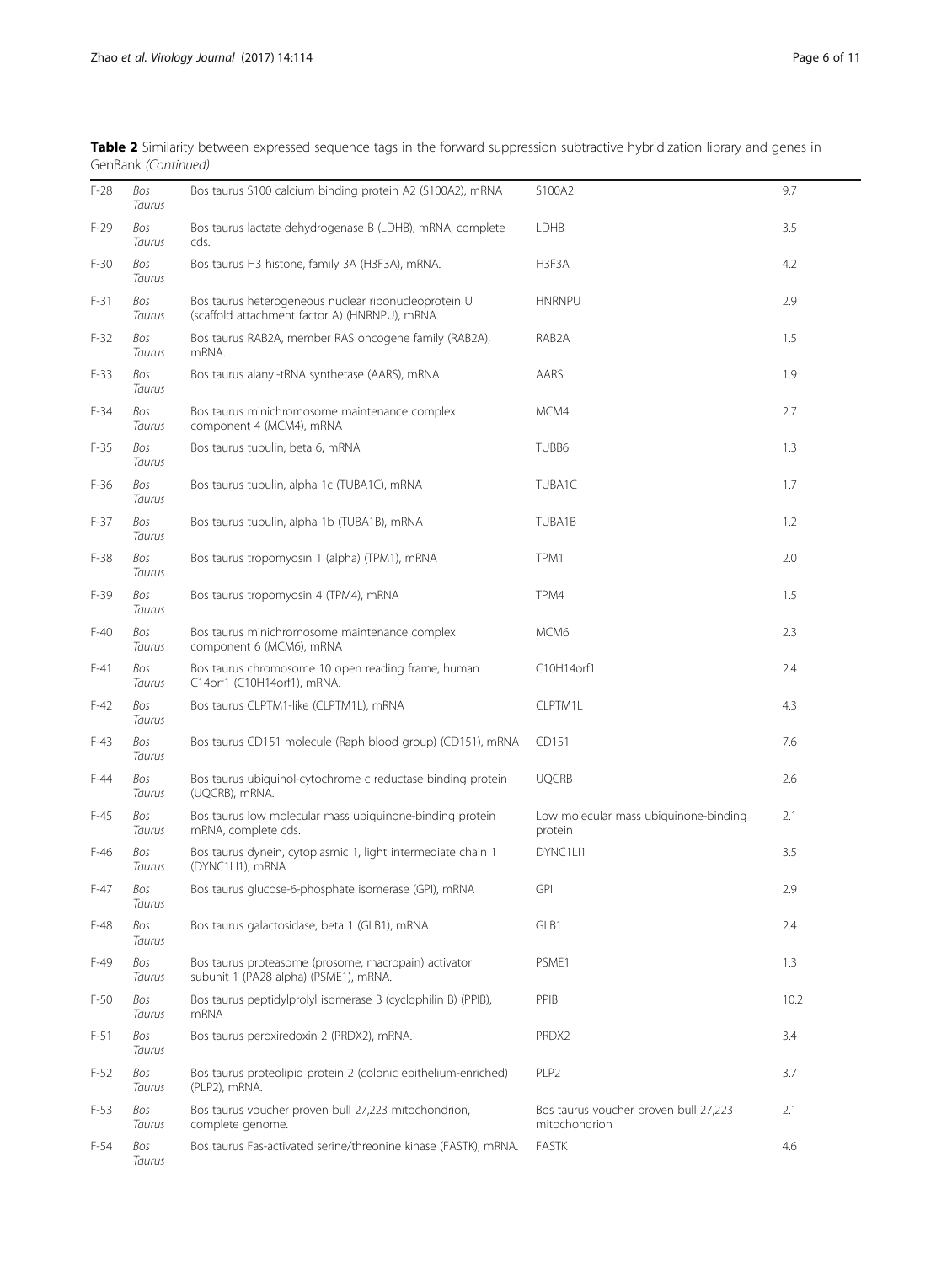| $F-55$ | Bos<br>Taurus        | Bos taurus ferritin, light polypeptide (FTL), mRNA                                                                       | FTL   | 2.5 |
|--------|----------------------|--------------------------------------------------------------------------------------------------------------------------|-------|-----|
| F-56   | Bos<br>Taurus        | Bos taurus Finkel-Biskis-Reilly murine sarcoma virus<br>(FBR-MuSV) ubiquitously expressed (FAU), mRNA.                   | FAU   | 1.2 |
| $F-57$ | Bos<br>Taurus        | Bos taurus acyl-CoA thioesterase 7 (ACOT7), mRNA                                                                         | ACOT7 | 1.9 |
| F-58   | Bos<br>Taurus        | Bos taurus adenine phosphoribosyltransferase (APRT), mRNA                                                                | APRT  | 1.5 |
| F-59   | Bos<br>Taurus        | Bos taurus mannosyl (alpha-1,3-)-glycoprotein<br>beta-1,2-N-acetylglucosaminyltransferase (MGAT1),<br>mRNA, complete cds | MGAT1 | 1.7 |
| $F-60$ | <b>Bos</b><br>Taurus | Bos taurus lactate dehydrogenase C (LDHC), transcript<br>variant 1, mRNA.                                                | I DHC | 2.3 |

<span id="page-6-0"></span>Table 2 Similarity between expressed sequence tags in the forward suppression subtractive hybridization library and genes in GenBank (Continued)

#### Examination of siRNA effect by infectious virus assay

To further investigate the inhibitory effect of siRNAs, the microtiter method was used for titration of ORFV at 5 days postinfection. The results (Fig. [5b\)](#page-9-0) showed that viral titers in untransfected MDBK cells was higher than

in the siRNA-treated cells at 12 h, 24 h, 36 h, 48 h, 60 h and 72 h postinfection. In untransfected MDBK cells, titers reached a peak of around  $1 \times 10^{6.3} / 0.1$  mL (TCID<sub>50</sub>) at 60 h postinfection, however, titers reached similar values in the siRNA-treated cells at 72 h postinfection.

Table 3 Similarity between expressed sequence tags in the rverse suppression subtractive hybridization library and genes in GenBank

| EST No.  | Species           | Gene homology                                                                                                       | Gene name         | Fold downregulation |
|----------|-------------------|---------------------------------------------------------------------------------------------------------------------|-------------------|---------------------|
| $R-1$    | <b>Bos Taurus</b> | Bos taurus mitogen-activated protein kinase kinase 4 (MAP2K4), mRNA.                                                | MAP2K4/MKK4       | 8.7                 |
| $R-2$    | <b>Bos Taurus</b> | Bos taurus neuroplastin (NPTN), mRNA                                                                                | <b>NPTN</b>       | 1.9                 |
| $R-3$    | <b>Bos Taurus</b> | Bos taurus nuclear transport factor 2 (NUTF2), mRNA                                                                 | NUTF <sub>2</sub> | 2.5                 |
| $R - 4$  | <b>Bos Taurus</b> | Bos taurus S100 calcium binding protein A4 (S100A4), mRNA                                                           | S100A4            | 9.6                 |
| $R-5$    | <b>Bos Taurus</b> | Bos taurus acyl-CoA synthetase long-chain family member 5 (ACSL5),<br>mRNA, complete cds                            | ACSL5             | 2.9                 |
| $R-6$    | <b>Bos Taurus</b> | Bos taurus eukaryotic translation elongation factor 2 (EEF2), mRNA                                                  | EEF <sub>2</sub>  | 3.8                 |
| $R-7$    | <b>Bos Taurus</b> | Bos taurus poly-U binding splicing factor 60KDa (PUF60), mRNA                                                       | <b>PUF60</b>      | 1.3                 |
| $R-8$    | <b>Bos Taurus</b> | Bos taurus H3 histone, family 3B (H3.3B) (H3F3B), mRNA                                                              | H3F3B             | 2.6                 |
| $R-9$    | <b>Bos Taurus</b> | Bos taurus glyceraldehyde-3-phosphate dehydrogenase (GAPDH), mRNA                                                   | <b>GAPDH</b>      | 1.2                 |
| $R-10$   | <b>Bos Taurus</b> | Bos taurus NADH dehydrogenase (ubiguinone) complex I, assembly<br>factor 1 (NDUFAF1), mRNA                          | NDUFAF1           | 1.7                 |
| $R-11$   | <b>Bos Taurus</b> | Bos taurus solute carrier family 51, beta subunit (SLC51B), mRNA                                                    | SLC51B            | 3.2                 |
| $R-12$   | <b>Bos Taurus</b> | Bos taurus ferredoxin 1 (FDX1), mRNA                                                                                | FDX1              | 2.5                 |
| $R-13$   | <b>Bos Taurus</b> | Bos taurus transforming growth factor beta 1 induced transcript 1<br>(TGFB1I1), mRNA                                | <b>TGFB1I1</b>    | 1.4                 |
| $R-14$   | <b>Bos Taurus</b> | Bos taurus heat shock 70 kDa protein 8 (HSPA8), mRNA                                                                | HSPA8             | 10.2                |
| $R-15$   | <b>Bos Taurus</b> | Bos taurus vimentin (VIM), mRNA                                                                                     | <b>VIM</b>        | 6.4                 |
| $R-16$   | <b>Bos Taurus</b> | Bos taurus lectin, galactoside-binding, soluble, 1 (LGALS1), mRNA                                                   | LGALS1            | 2.1                 |
| $R-17$   | <b>Bos Taurus</b> | Bos taurus clone IMAGE:7,961,517 NDP kinase NBR-A mRNA, complete cds                                                | NDP kinase NBR-A  | 1.5                 |
| $R-18$   | <b>Bos Taurus</b> | Bos taurus polymerase (RNA) I polypeptide D (POLR1D), mRNA                                                          | POLR1D            | 1.5                 |
| $R-19$   | <b>Bos Taurus</b> | Bos taurus quanine nucleotide binding protein (G protein), alpha<br>inhibiting activity polypeptide 1 (GNAI1), mRNA | GNAI1             | 1.2                 |
| $R-20$   | <b>Bos Taurus</b> | Bos taurus annexin A2 (ANXA2), mRNA                                                                                 | ANXA2             | 1.9                 |
| $R - 21$ | <b>Bos Taurus</b> | Bos taurus Williams Beuren syndrome chromosome region 22 (WBSCR22),<br>mRNA                                         | WBSCR22           | 2.3                 |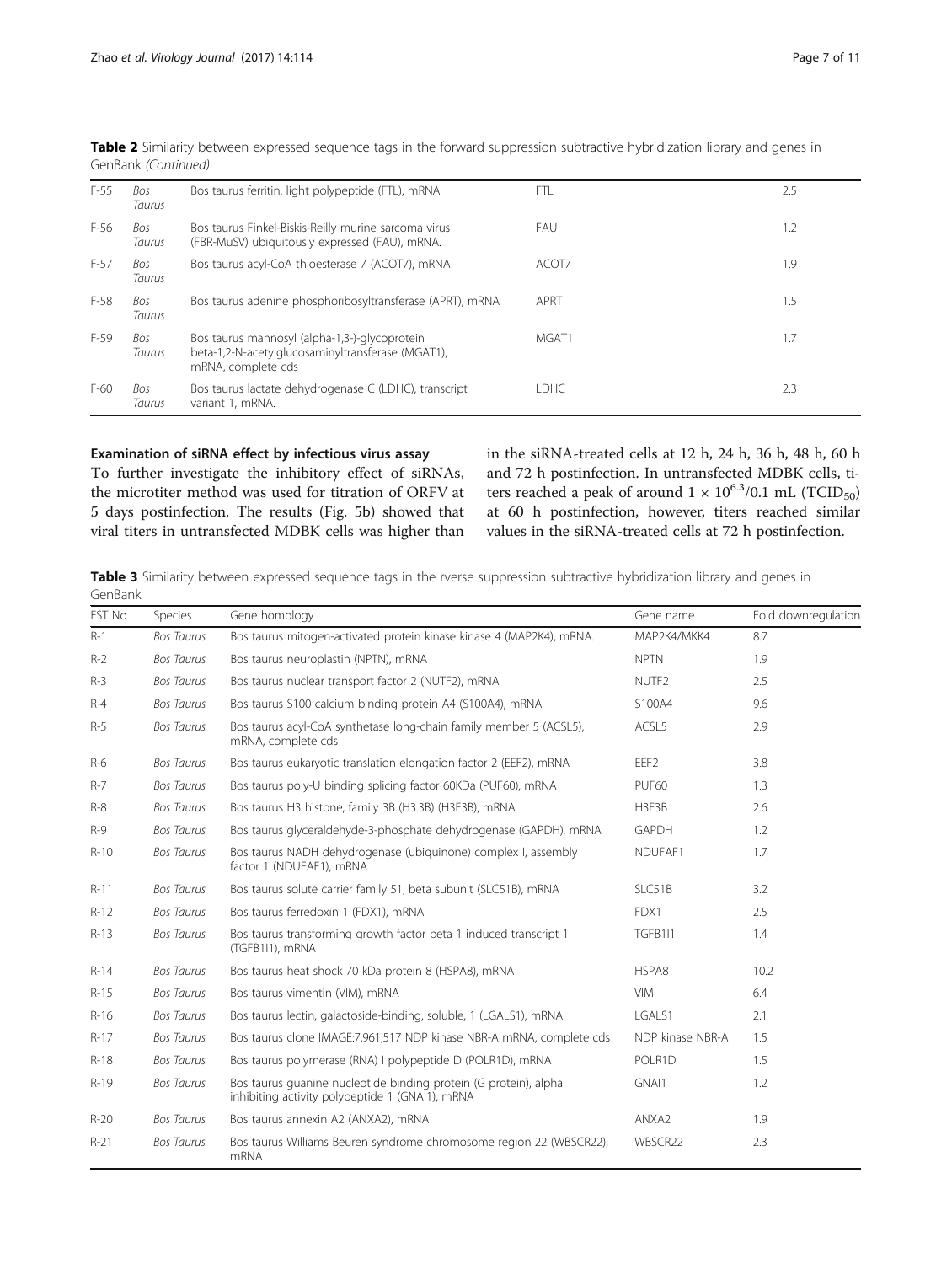<span id="page-7-0"></span>

using GraphPad Prism 6 software. Values are the means ± SEM. (\* P < 0.05, \*\* P < 0.01, \*\*\* P < 0.001). As shown in Fig. 1b, the transcript levels of CypB was overexpressed in MDBK cells infected with ORFV-Jilin (MOI = 3) compared with mock-infected MDBK cells, with CypB mRNA levels 10<sup>6</sup> fold higher in ORFV-infected MDBK cells at 4 h post infection than in the corresponding mock-infected MDBK cells

### **Discussion**

Viruses are strict intracellular pathogens that require the cellular environment to complete a successful infection. During the infection process, viruses could affect several major cellular responses by altering the expression of the key host genes. Considering viral infection strongly relies on several factors from the host, the study of virus-host interactions is essential to the understanding of the infection process of disease and the mechanism of the virus persistence in the host, and to help with the development of effective vaccines and perhaps the cure of viral infections.

ORFV is a highly epitheliotropic virus, that infects damaged or scarified skin and replicates in regenerating epidermal keratinocytes. An important characteristic of the virus is its ability to cause repeated and persistent infections [[16\]](#page-10-0) even in the presence of an intensive inflammatory and multiple host immune response [[3, 17](#page-10-0)]. At present, little is known about the mechanisms of ORFV infection of host, although several studies have

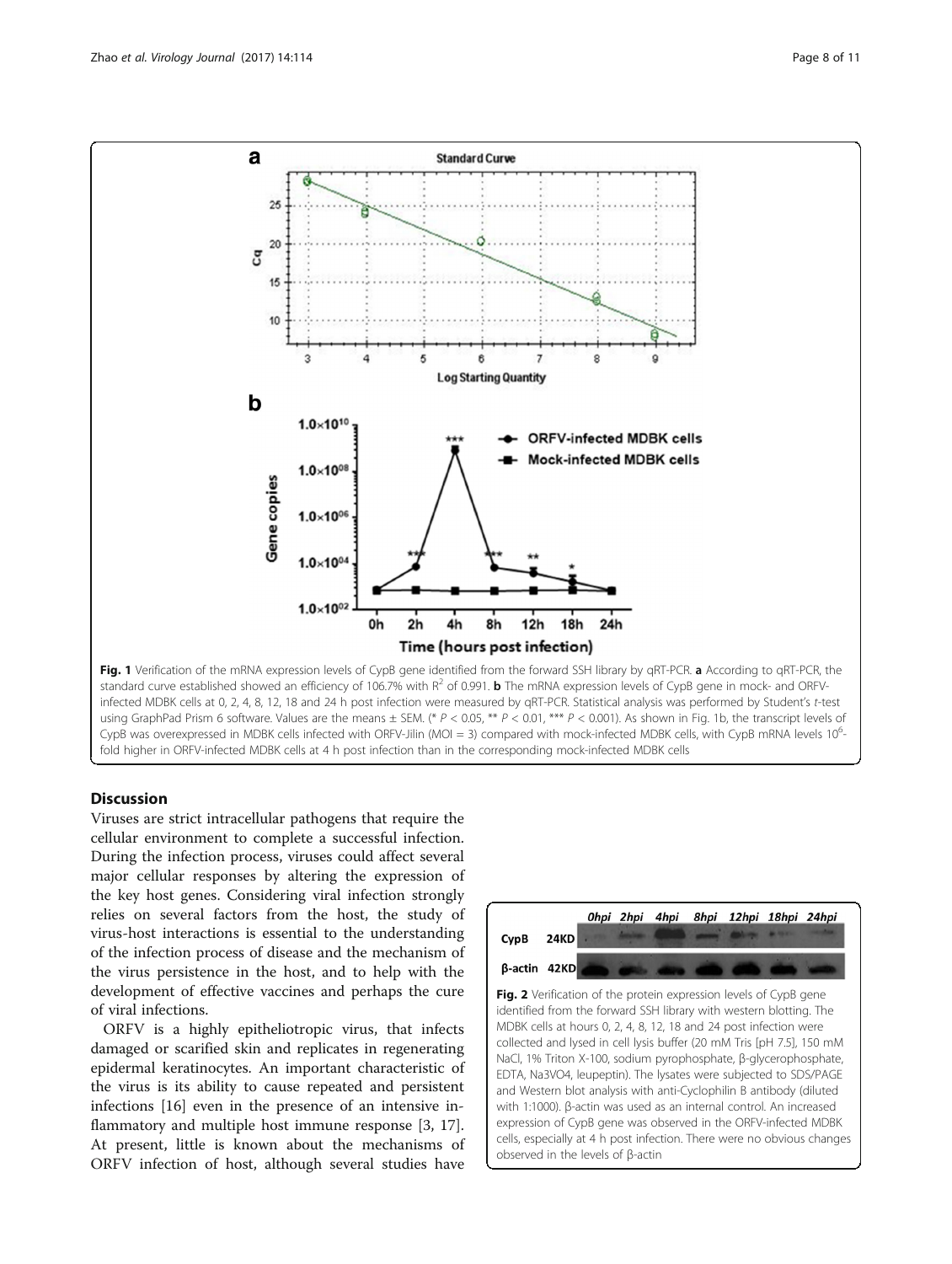<span id="page-8-0"></span>

### Concentrations of CsA (µg/mL)

Fig. 3 Inhibition effect of CsA on ORFV proliferation in MDBK cells. The MDBK cells infected with ORFV (MOI = 0.1) were exposed to increasing concentrations of CsA (0.05, 0.1, 0.2, 0.4, 0.8, 1.6, 3.2 μg/ mL) and maximal ethanol concentration used to solubilize and dilute CsA as vehicle. The anti-ORFV activity of CsA in vitro was detected by MTT assay. Subsequently, the absorbance value at a wavelength of 570 nm was measured for the calculating the inhibitory rate of CsA on ORFV proliferation. The untreated cells were cultured under the same conditions. Data were statistically analyzed by oneway ANOVA followed by Fisher's LSD test using GraphPad Prism 6 software. Values are the means  $\pm$  SEM. (\*\*\*  $P < 0.001$ ). The results showed that treatment with 0.2 μg/mL CsA could effectively inhibit the cytotoxicity induced by ORFV

demonstrated that ORFV encoded protein might interact with a host protein involved in the pathway and/or might mimic the structurally similar host protein to invade/manipulate the cellular pathway [[18, 19\]](#page-10-0).

With the purpose of identify genes involved in ORFV early invasion, we constructed a cDNA library and identified the differently expressed genes from ORFV-infected MDBK cells at an early phase of infection in the study. By using SSH technique, a total of 81 EST sequences with differing functions were identified, including 60 differently up-regulated genes from the forward library and 21 differently down-regulated genes from the reverse library. CypB as an important member of cyclophilins family, was found to be significantly up-regulated in the ORFV-infected MDBK cells at an early phase of infection. In the present study, the upregulation of CypB in host cells was further validated by qRT-PCR and Western blotting. The results showed that CypB was overexpressed in MDBK cells infected with ORFV-Jilin at 4 h post infection, which were consistent with those obtained by SSH technique.

Recently, increasing studies have demonstrated that cellular CypB are closely related with viral infections such as JEV [[11](#page-10-0)], HCV [\[12\]](#page-10-0) and HPV 16 [[13\]](#page-10-0). However, the role of CypB in ORFV proliferation have remained unknown. By using CsA, we determined that it could effectively inhibit the cytotoxicity induced by ORFV, which suggested that CypB was required for the efficient proliferation of ORFV in vitro. To further ascertain the



scrambled siRNAs for 48 h and subjected to immunofluorescence assay. As shown in Fig. 4, the CypB-specific red fluorescence signals distributed in the cytoplasm of MDBK cells were found in the cells transfected with scrambled siRNAs, which was similar to that in mock-transfected cells. However, no red fluorescence signals were observed in the cells transfected with CypB specific siRNAs. Nuclei were stained blue with DAPI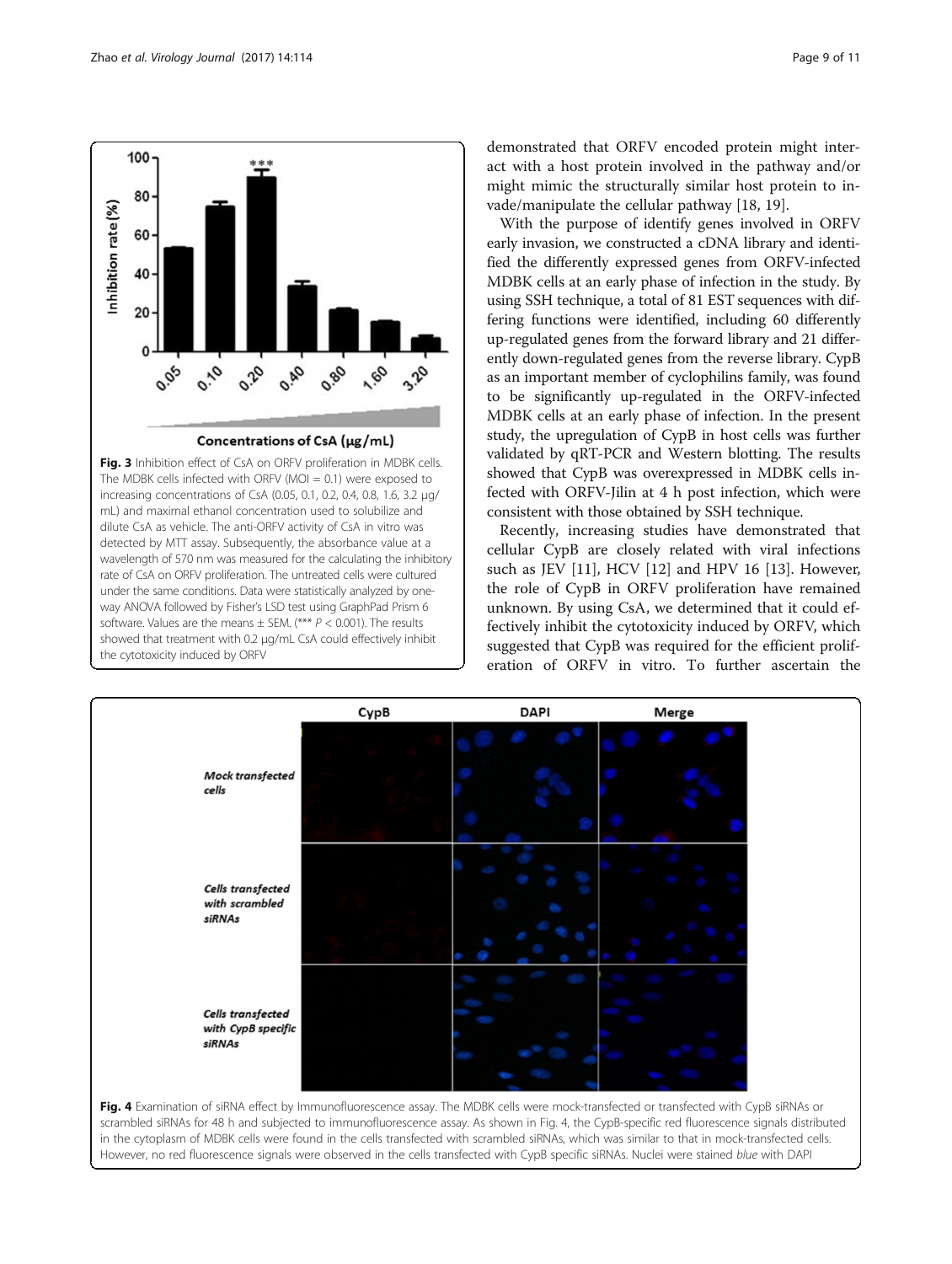<span id="page-9-0"></span>

regulatory role of CypB for ORFV replication, CypB specific siRNAs were synthesized and then transfected. The efficiency of inhibition of viral replication was evaluated by immunofluorescence assay, qPCR and infectious virus assay. The results demonstrated that silencing of CypB gene by RNAi could efficiently inhibit ORFV genome replication and infectious virus production. On the basis of the above studies, CypB has been confirmed to facilitate ORFV replication.

Moreover, CypB has been demonstrated to involve in inflammatory events [\[20](#page-10-0)]. The overexpressed CypB could activate the extracellular signal-regulated kinase intracellular signaling pathway such as ERK signaling through binding with CD147, which has been shown to function as a signalling receptor for CypB to mediate chemotactic activity towards a variety of immune cells [\[21](#page-10-0)–[23](#page-10-0)]. Currently, the upregulation of CypB has been confirmed to facilitate ORFV replication, presumably through interactions with CD147 or other some agents to activate the associated immunological and inflammatory signaling pathways. Further investigations on the cooperation between these molecules might provide new insights on the mechanisms controlling ORFV infection within target cells and lead to the development of new therapeutic tools to block the virus infection.

# Conclusions

The results of the present study demonstrated that CypB could effectively facilitate the replication of ORFV, suggesting CypB might be involved in the process of ORFV infection. However, the detailed interaction between CypB and ORFV is still unknown. Further studies will be focused on the interplay between ORFV and cellular CypB, which may contribute to clarify virus pathogenesis and the development of antiviral vaccine candidates and novel inhibitors.

#### Abbreviations

CsA: Cyclosporin A; CypB: Cyclophilin B; ESTs: Expressed sequence tags; EtBr: Ethidium bromide; FBS: Fetal bovine serum; HCV: Hepatitis C virus; HPV 16: Human papillomavirus type 16; JEV: Japanese encephalitis virus; MDBK: Madin―Darby bovine kidney cells; MEM: Minimal essential medium; MOI: Multiplicity of infection; mRNA: Messenger RNA; MTT: Tetrazolium salt 3- [4,5-dimethylthiazol-2-yl]-2,5-diphenyltetrazolium bromide; ORFV: Orf virus; PBS: Phosphate buffered saline.; PPIase: Peptidyl-prolyl cis-trans isomerase; RNAi: RNA interference; SDS-PAGE: Sodium dodecyl sulfate-polyacrylamide gel electrophoresis; TCID<sub>50</sub>: 50% tissue culture infectious dose

#### Acknowledgements

Financial support for this study was obtained from the National Natural Science Foundation of China (Grant number 31672554), the Key scientific and technological project of Jilin Province (Grant number 20140204076NY), the Funding of world bank financed project of Jilin Province (Grant number 2011-Y20), and the program Supported by Jilin University for the Excellent Youth Scholars (Grant number 419080500593).